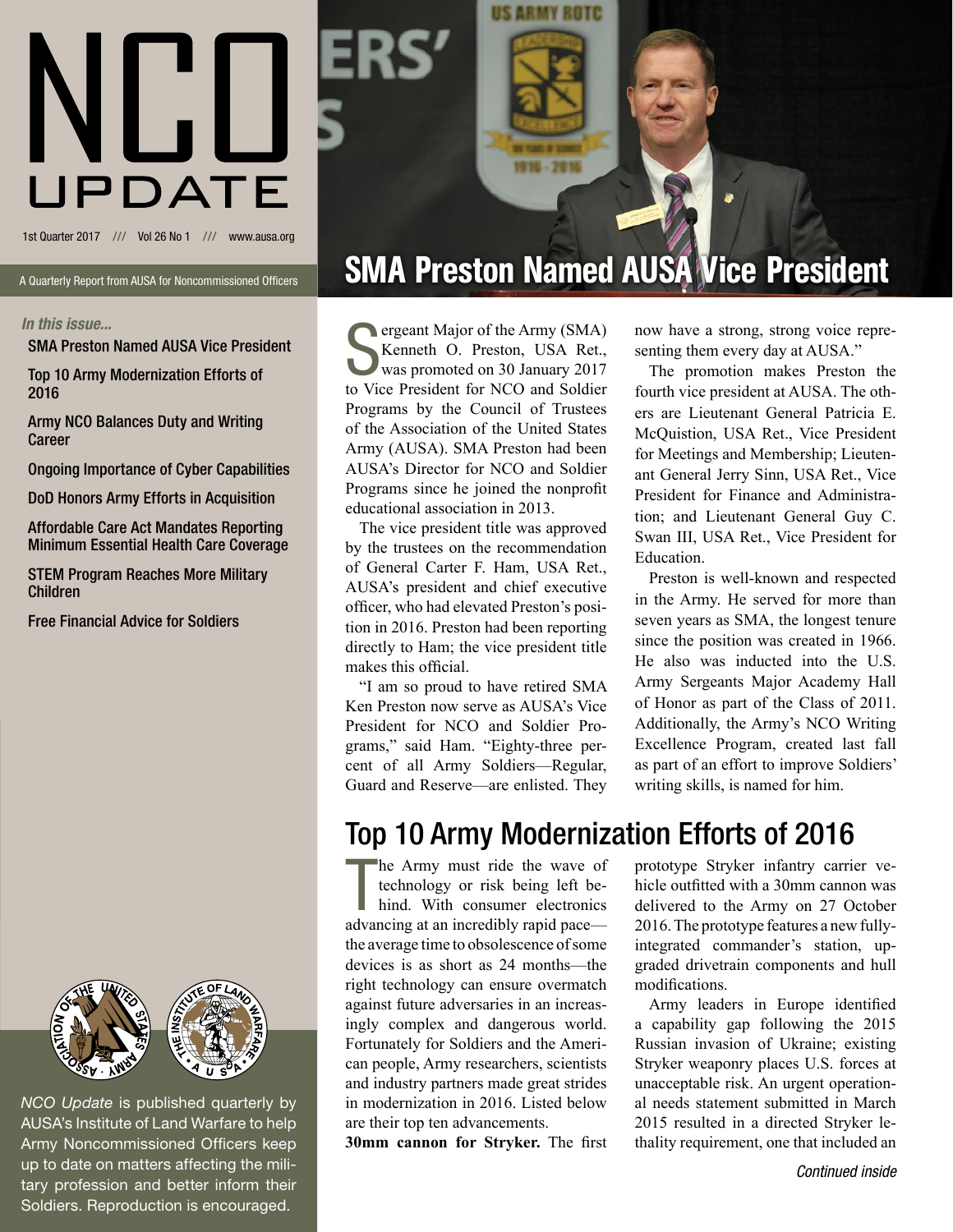### *Continued from front*

accelerated acquisition effort to integrate the 30mm cannon on the vehicles. Fielding to the 2d Cavalry Regiment in Europe will begin in May 2018.

**Lightweight ballistic shirt.** When Army engineer Robert DiLalla set out to develop a new design for Soldier protection, he knew he had to break the mold. The result of his revolutionary approach is the ballistic combat shirt, a new lightweight body armor system. The invention is a departure from the interceptor body armor system, developed for the Marine Corps in the late 1990s. Over the years, that armor system has increased in complexity and bulk. In contrast, the new ballistic combat shirt is easy to put on. It also has three panels in the deltoid section instead of only one, increasing range of motion, and it weighs 35 percent less than its predecessor.

**Doubled howitzer range.** Engineers at Picatinny Arsenal, New Jersey, have been working to create a longer, newlymodified M777A2 howitzer that has the potential to double the system's current artillery range. The modification, called the extended-range cannon artillery (ERCA), adds six feet to the cannon but less than 1,000 pounds to the overall system. A mobility demonstration is the first step to determine if the howitzer can be modified in such a way, or if a new system is required. Mobility testing will be conducted at Aberdeen Proving Ground, Maryland, in the near future.

**New hand grenade.** Engineers at Picatinny Arsenal, New Jersey, are working on the first new lethal hand grenade in more than 40 years. It will provide both fragmentation and blast overpressure more effectively and safely than its legacy counterparts. Once it is fielded, Soldiers will be able to select and use a hand grenade with different effects simply by flipping a switch. The new grenades are also designed for ambidextrous use. The current plan is to transition the new grenades to Project Manager Close Combat Systems in Fiscal Year 2020.

**JLTV debut.** The first seven joint light tactical vehicles (JLTVs) were turned over for testing to the Army and Marine Corps in late September 2016 by



Oshkosh Defense. The JLTV is a tactical wheeled vehicle with a chassis that offers protection from underbelly blasts and a suspension system that can be raised and lowered for off-road conditions. It also boasts greater fuel efficiency than current tactical vehicles. About 100 of the JLTV production vehicles will be provided to the Army and the Marine Corps for testing over the next year.

**Entangled photons.** At the Army Research Laboratory (ARL) in Maryland, scientists are looking at new ways to exploit the smallest component of light the photon—to enhance communications, sensing and cryptography and anything else they can think of. Michael Brodsky, a physical scientist at the ARL, has boxes that generate entangled photons. A single photon can be captured in a memory unit and subsequently measured. But when two entangled photons are captured and measured in the same way, they yield the same measurements every time. Those same two entangled photons could be split up, on different sides of the lab, on different sides of a research campus or on different sides of the country, and still, because they are entangled, behave in the same way and yield the same measurements. Using entangled photons for secure networking is just one of the challenges that the ARL team is currently working on; they are researching other ways to use entangled photons, such as enhancing sensors and quantum computing.

**New armored vehicle.** The first armored multipurpose vehicle (AMPV) was handed over to the Army on 15 December 2016 to begin a 52-month engineering

and manufacturing development phase. At least 29 of the vehicles will be manufactured for this phase of the procurement process. The AMPV is meant to replace the armored brigade combat team's M113 family of vehicles and addresses the M113's shortcomings in survivability and force protection as well as size, weight, power and cooling. The AMPV has a brand new hull but maintains some of the Bradley legacy design, allowing for some compatibility efficiencies. The AMPV also has space inside to allow for the addition of new systems in the future, and it comes with an improved power train. The hull is also stronger from a force protection perspective. If the low-rate production option for the AMPV is approved, several hundred of the vehicles will be manufactured for testing over the next four years.

**Hydrogen-powered vehicle.** The Army Tank Automotive Research, Development and Engineering Center and General Motors unveiled an energy-efficient tactical vehicle that could one day save lives on the battlefield. The ZH2 hydrogen-fuelcell electric vehicle prototype was rolled out on 3 October 2016 during the Association of the United States Army Annual Meeting. The ZH2 operates on hydrogen fuel instead of traditional diesel, which means it uses much less fuel than traditional tactical vehicles. It is extremely efficient and much quieter than other tactical vehicles. It also has a radically reduced thermal signature because its engine doesn't run as hot as a diesel engine, meaning that enemy thermal sensors will be less likely to pick up the heat signature.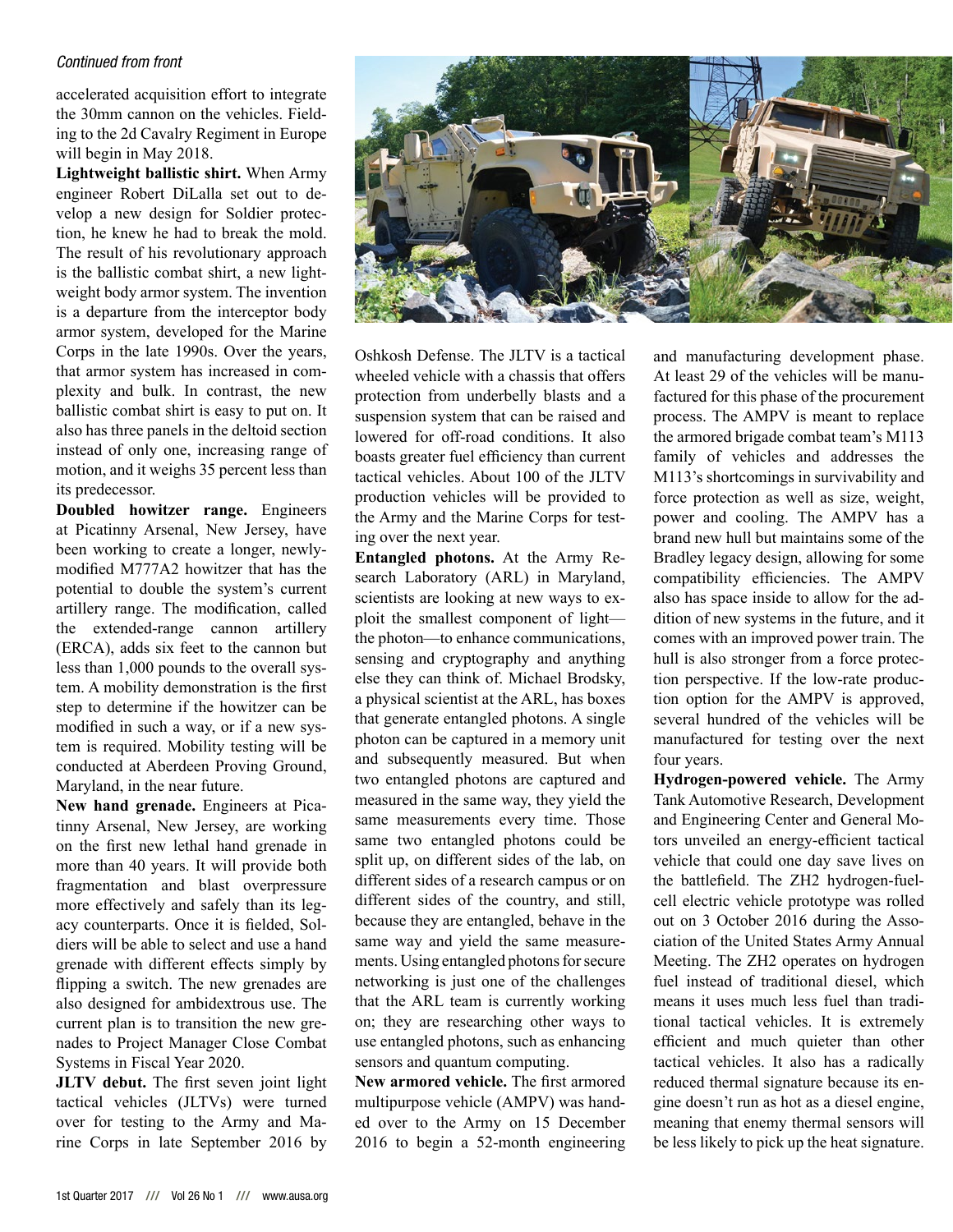

**New tourniquet.** One of the latest advances in treating hemorrhaging on the battlefield is the junctional tourniquet. A medic or fellow Soldier can apply a traditional tourniquet to a person's limb but cannot use it to stop hemorrhaging in the abdomen, chest, groin, waist, pelvis or armpit. This new tourniquet, however, can be applied to wounds in ways not possible with conventional tourniquets. It is essentially a belt with one or more inflatable air bladders that can be puffed up, somewhat like a blood-pressure cuff, to apply pressure to a wound and stop hemorrhaging in about 60 seconds. It is currently being fielded to Soldiers in harm's way.

**Improved turbine engine.** The improved turbine engine program (ITEP) will develop a completely new engine that will likely one day replace those currently in use by the AH-64 Apache and UH-60 Black Hawk helicopters. Years ago, four Black Hawks could move a platoon. Now, because of increased protective gear, ammunition, new technologies and so on, it takes eight or nine Black Hawks to move the same number of Soldiers. By 2020—assuming the linear weight increases continue at the current rate—it will take 15 to 20 Black Hawks. ITEP will return much of that lost capability. It also has the potential for achieving future vertical lift—if not by means of the actual motor, then by pieces associated with the development of the technology. Ideally, ITEP will one day be resident in about 85 percent of Army platforms.

### / / / / / / / / / / / / / / / / / / / / / / / / / / / / / / / / / / / / / / / / / / /

Information for this article adapted from "The top 10 Army modernization efforts of 2016" by David Vergun with Army News Service.

## Army NCO Balances Duty and Writing Career

A rmy Sergeant 1st Class Ruth Hunt<br>is known at the Uniformed Servic-<br>es University (USU) of the Health<br>Sciences as the Army senior enlisted rmy Sergeant 1st Class Ruth Hunt is known at the Uniformed Services University (USU) of the Health advisor and noncommissioned officerin-charge of laboratory animal medicine (LAM). Few people are aware that she is also a published author. Her most recent publication is the poem "End of Watch," which she wrote to cope with the passing of some of her peers. Her poem appears in the fifth volume of *Proud to Be: Writing by American Warriors*, an anthology series of writings from servicemembers.

Hunt said she enjoys writing, because "you can get every thought, feeling and experience out on paper without feeling judged. It's your choice to share your writings, and you choose which specific works you wish to make public."

Originally from Corpus Christi, Texas, Hunt enlisted in the Army 16 years ago. She's always cared for animals; she decided to pursue a career in the Army because it is the only branch with veterinary technicians. A writer since grade school, she has been pursuing this interest alongside her military career. Currently, she is enrolled in the Bachelor of Arts degree program at the University of Maryland University College, majoring in English. She is scheduled to graduate in May 2017 and plans to begin her master's degree immediately after.

Her first publication was in college. "More Than a Soul Mate" was a nonfiction short story about herself and her adopted son as they dealt with her upcoming deployment. It appeared in *Mothers and Other Creatures*, a Biostories Magazine Anthology.

"Part of the final for my college course was to submit a work somewhere for publication. Whether we got in or not, we had to show the teacher that we had done all the steps and sent it in. . . . So, I just searched for a journal that kind of fit the story, submitted it and, sure enough, they got back to me and told me they'd like to publish it."

"I'm very impressed by Sergeant 1st Class Hunt's creative talent and her ability to achieve this and other professional and personal goals," said Army Lieutenant Colonel Larry Shelton, Jr., director of LAM at USU. "Very inspiring, above and beyond accomplishment!"

### / / / / / / / / / / / / / / / / / / / / / / / / / / / / / / / / / / / / / / / / / / /

Information for this article adapted from "Face of Defense: Army NCO Balances Duty, Writing Career" by Christopher Austin with DoD News, Defense Media Activity.

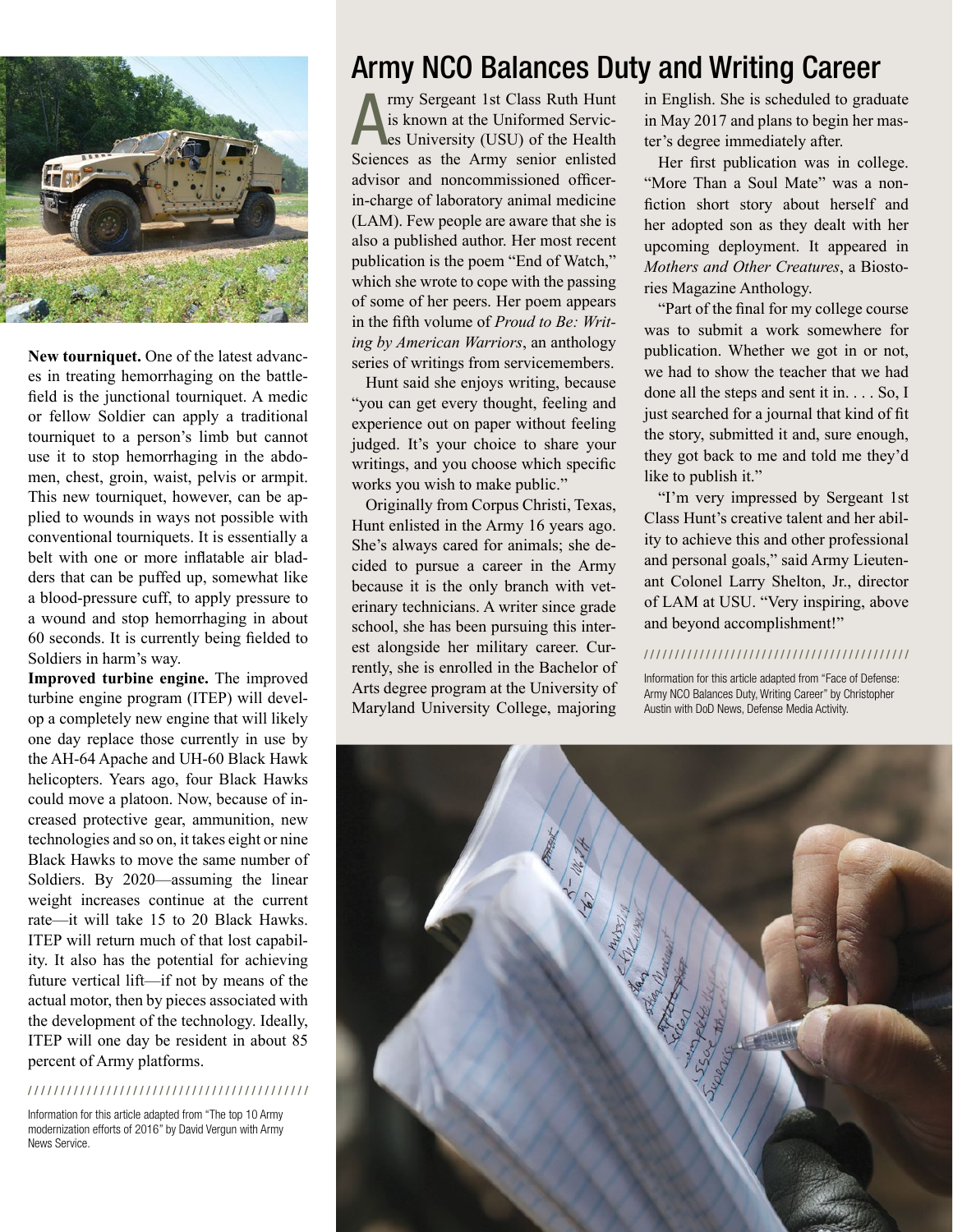## Ongoing Importance of Cyber Capabilities

Wher is an operating domain that is<br>real, complex, dynamic and con-<br>tested. In recent years, the Depart-<br>ment of Defense (DoD) has pursued a yber is an operating domain that is real, complex, dynamic and contested. In recent years, the Departcomprehensive strategy for maintaining the necessary strategic dominance in this domain. In early January 2017, Marcel Lettre, Under Secretary of Defense for Intelligence, appeared with Navy Admiral Michael S. Rogers, commander of U.S. Cyber Command and director of the National Security Agency, before the Senate Armed Services Committee to address emerging cyber challenges and to clarify a plan of attack to meet them.

"We confront no fewer than five immediate but also distinct and evolving challenges across all operating domains," Lettre said, explaining that DoD has named the efforts "4-plus-1," for the four state-based challenges and an ongoing condition of battling terrorism. "Each of these security challenges—China, Russia, Iran, North Korea and global terrorist groups such as ISIL [the Islamic State of Iraq and the Levant, also known as the Islamic state of Iraq and Syria, or ISIS] presents a significant cyber threat dimension to the U.S. military."

Former Defense Secretary Ash Carter pressed for DoD to change, adapt and



innovate not only to meet today's challenges, but to ensure effective defense against cyber threats well into the future.

The U.S. government's cyber policies reflected in presidential policy directives and executive orders provide guidance on the absolute necessity of a whole-ofgovernment approach that is critical to protecting the United States.

Currently, DoD has developed and refined cyber mission objectives that include defending defense networks, providing cyber options for military commanders and defending the nation against cyberattacks. Since 2009, DoD has matured the cyber command to ensure clear command responsibility, authority and growing capabilities essential to cyber operations. Cyber command is doing more to protect the nation and support global operations than ever before. A vital aspect of this is a deepened partnership between the government and the private sector and between the U.S. government and allies.

Rogers warned of taking for granted the interconnectivity built into every facet of users' lives.

"Those who would seek to harm our fellow Americans and our nation utilize the same Internet, the same communications devices and the same social media platforms that we, our families, and our friends here and around the world use. . . . We must keep pace with such changes in order to provide policy makers and our operational commanders the intelligence and cyber capabilities they need to keep us safe."

#### / / / / / / / / / / / / / / / / / / / / / / / / / / / / / / / / / / / / / / / / / / /

Information for this article adapted from "Pentagon Officials Describe Ongoing Importance of Cyber Capabilities" by Amaani Lyle with DoD News, Defense Media Activity.

## DoD Honors Army Efforts in Acquisition

Deputy Defense Secretary Bob Work and his acquisition chief, Frank Kendall, honored an Army organization and joint Army effort in early January for excellence in acquisition, innovation and cost savings. The 2016 David Packard Excellence in Acquisition and the Should Cost and Innovation Awards recognize extraordinary achievements that represent the "best and brightest of acquisition" and of the Department of Defense (DoD).

Among the recipients of the 2016 David Packard Excellence in Acquisition awards—DoD's highest acquisition team honor—was the Army's Project Manager Maneuver Ammunition Systems. Other recipients of the Packard Award were the Next Generation Jammer Increment 1 team and the Special Operations Command's Acquisition Rapid Response Light Tactical Vehicle team. The Should Cost and Innovation Award went to the Joint Program Office, Joint Light Tactical Vehicles (JLTV) team, for the Army and Marine Corps. The winners demonstrated superior program management and accomplishment in the successful execution of one or more of the "Better Buying Power" efficiencies and associated initiatives.

The Project Manager Maneuver Ammunition Systems was presented with the Packard Award for its innovative acquisition strategy and rapid delivery of non-DoD standard ammunitions to Iraq, Afghanistan and domestic and other allied partners engaged in counterterrorism. Requirements with delivery times of 12 to 24 months were reduced to six months and sometimes less than three months.

The JLTV team was awarded the Should Cost and Innovation Award for implementing initiatives that resulted in significant cost savings. They used competitive prototyping to provide cost and performance data. The data were then used to develop innovative sourceselection criteria to inform industry's design decisions. In total, the competitive strategy and vehicle design are estimated to save \$7.9 billion across the final JLTV fleet.

#### / / / / / / / / / / / / / / / / / / / / / / / / / / / / / / / / / / / / / / / / / / /

Information for this article adapted from "DoD honors Army efforts in acquisition" by Lisa Ferdinando with Army News Service.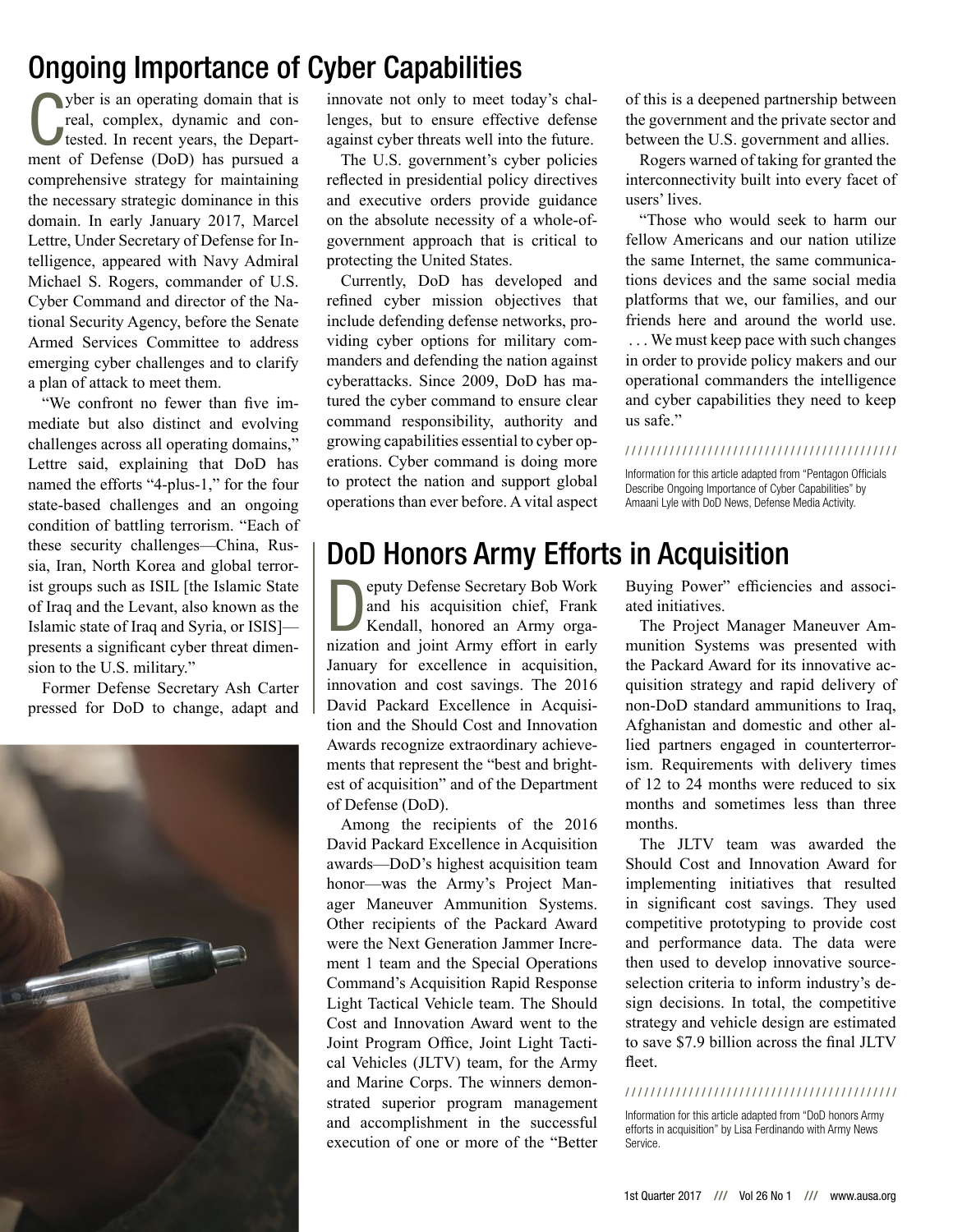

### Affordable Care Act Mandates Reporting Minimum Essential Health Care Coverage

s tax season approaches, Depart-<br>ment of Defense (DoD) civilians,<br>military members, nonappropri-<br>ated funds employees and their families s tax season approaches, Department of Defense (DoD) civilians, military members, nonappropriwill need to validate their minimum essential health care coverage as reported to the Internal Revenue Service (IRS), the Pentagon's top health official said in a phone interview in late December.

Dr. Karen S. Guice, the Principal Deputy Assistant Secretary of Defense for Health Affairs, said the Affordable Care Act extends the availability of health care insurance to ensure that people are covered through health insurance marketplaces or employers. "The relevance to us is the requirement to report minimal essential coverage to the IRS," Guice said. "It's important for us to review all of the rules as we move into tax season."

DoD members and employees will receive a 1095 form, designated B or C. Servicemembers and DoD civilians will use the 1095-B or 1095-C to answer health coverage questions on their

federal tax returns. These forms are used for TRICARE, the continued health care benefit program and the federal employee health benefits plans. The 1095 form is not intended to be filed with taxes, but rather is used as a validation of information that the IRS has already received from DoD.

"Any one of our DoD families, active duty military, retirees, civilians or contractors may see a mixture of these, depending on how the people in their household are covered by health insurance," Guice said. "It's a way for individuals in the household who are covered by insurance to validate the information and correct erroneous information through the entity that sends the 1095 form. . . . It's really important for everyone to look at this information and validate it as correct, because that's the information that the IRS will act on."

Lacking the minimal health care requirements or failure to report can bring a cost penalty. "The Affordable Care Act expectation is that every citizen will have health insurance or they will pay an individual shared responsibility payment," Guice said. "If you've elected not to have minimal essential coverage, you may face a payment requirement which is based on a percentage of your income or a fixed amount, depending on the individual's or family's circumstances.

For questions about how to obtain the 1095 form or to inquire about the information it contains, contact servicing pay centers or visit http://www.tricare.mil/ about/MEC/ProofMEC. For questions about the Patient Protection and Affordable Care Act's individual coverage mandate and potential tax penalty following a lack of health care coverage, visit https://www.irs.gov/affordablecare-act or the nearest IRS service center.

### / / / / / / / / / / / / / / / / / / / / / / / / / / / / / / / / / / / / / / / / / / /

Information for this article adapted from "Affordable Care Act Mandates Reporting Minimum Essential Health Care Coverage" by Amaani Lyle with DoD News, Defense Media Activity.